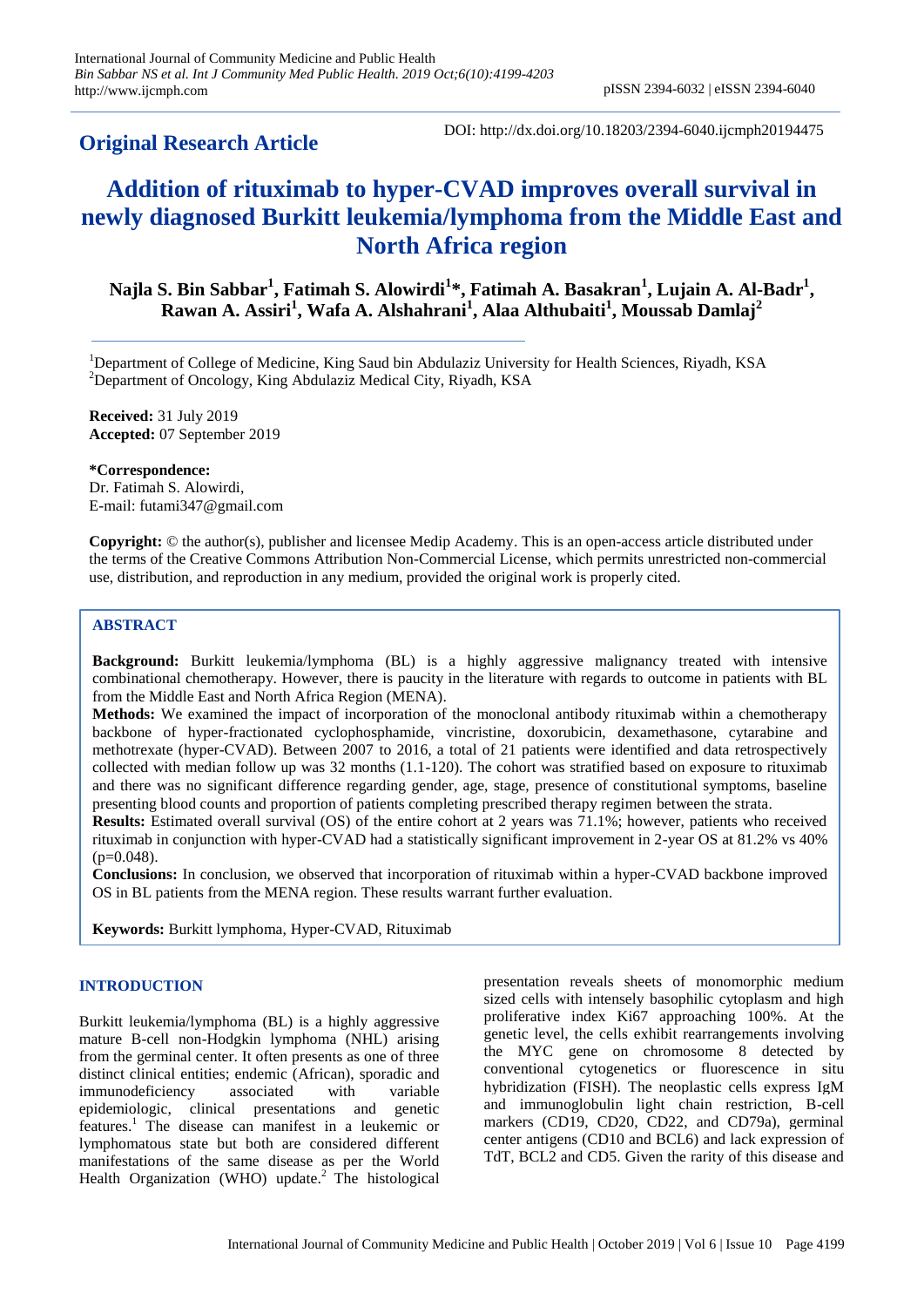high curative potential of available therapies, advances in therapy over the years have been limited.

The highly proliferative nature of BL renders it susceptible to high intensity combinational chemotherapy. The backbone of therapy is comprised of multi-agent chemotherapy with adequate central nervous system (CNS) prophylaxis. Three main approaches to therapy are used in adult patients; short duration of intensive combinational chemotherapy, stepwise induction followed by consolidation and maintenance in an acute lymphoblastic leukemia (ALL) like therapy and infusional chemotherapy such as dose adjusted etoposide, prednisone, vincristine, cyclophosphamide and doxorubicin (DA-EPOCH). For adult patients, the bulk of evidence and clinical experience is with short and intensive treatment e.g., cyclosphosphamide, doxorubicin, vincristine and high dose methotrexate (CODOX-M) alternating with [ifosfamide,](https://www.uptodate.com/contents/ifosfamide-drug-information?search=burkitt&topicRef=4734&source=see_link) [cytarabine,](https://www.uptodate.com/contents/cytarabine-drug-information?search=burkitt&topicRef=4734&source=see_link) [etoposide,](https://www.uptodate.com/contents/etoposide-drug-information?search=burkitt&topicRef=4734&source=see_link) and intrathecal methotrexate (IVAC) with over two thirds of patients achieving long term remission.<sup>3-5</sup> Another regimen consisting of cyclophsophamide, vincristine, doxorubicin and dexamethasone alternating with highdose [methotrexate](https://www.uptodate.com/contents/methotrexate-drug-information?search=burkitt&topicRef=4734&source=see_link) and [cytarabine](https://www.uptodate.com/contents/cytarabine-drug-information?search=burkitt&topicRef=4734&source=see_link) (hyper-CVAD) with CNS prophylaxis as reported by the MD Anderson cancer center with 49% of patients being alive at 3 years. 6 Hematologic toxicity with Hyper-CVAD was high despite the use of growth factor support and febrile neutropenia occurring in 86% of patients. Older patients whom are less fit for such intensive therapies may benefit from dose adjusted EPOCH with very promising results in small case series.<sup>7</sup>

Rituximab incorporation within the chemotherapy backbone has proven to be a highly successful strategy in the treatment of diffuse large B-cell lymphoma resulting in improvement in event free and overall survival.<sup>8</sup> Given such experience and a similar expression of CD20, there has been a long standing interest in attempting to replicate such results in patients with BL. Furthermore, literature regarding lymphoma in general and BL in particular from the Middle East and North Africa Region is limited. Our aim from this analysis is to determine whether the incorporation of rituximab in a hyper-CVAD chemotherapy backbone improves overall survival in a homogenous patient population of BL treated at our center.

## **METHODS**

#### *Study design and patients*

This is a single center study conducted at King Abdulaziz Medical City (KAMC), a tertiary care academic hospital with over 1500 bed capacity in Riyadh, Saudi Arabia. After institutional review board (IRB) approval, patients  $\geq$ 14 years of age with a diagnosis of BL from January 2008 until December 2016 were identified through a query of the institutional Oncology database. Diagnosis of BL was per the World Health Organization 2016

Classification and based on a combination of compatible morphology, immunophenotype and genetic profile.<sup>2</sup> Selection criteria included newly diagnosed patients with BL whom received front line therapy with Hyper-CVAD with or without the monoclonal antibody rituximab. Patients whom received an alternative treatment plan, including palliative treatment were excluded for homogeneity of the study population. All clinical and pathological data were extracted and collated retrospectively.

#### *Treatment protocol*

All patients were treated with Hyper-CVAD given in alternating cycles (A and B) with cycle A consisting of  $300 \text{ mg/m}^2$  of intravenous (IV) cyclophosphamide every 12 h on days 1-3 for a total of 6 doses with appropriate mesna dose for bladder protection; vincristine 1.4 mg/m<sup>2</sup> (maximum dose 2 mg) IV for two days (day 1 and 11); doxorubicin 50 mg/m<sup>2</sup> IV on day 4 followed by dexamethasone 40 mg IV on days 1-4 then 11-14. Cycle B contained high dose methotrexate  $1$  g/m<sup>2</sup> given over 24 h on day 1 with appropriate hydration with sodium bicarbonate, leucovorin and therapeutic drug monitoring; cytarabine 3000 mg/m<sup>2</sup> IV over  $2$  h given every 12 h on days 2-3 for a total of 4 doses and methylprednisolone 50 mg IV every 12 h on days 1-3. A full course of treatment consisted of 4 cycles each of alternating therapy. Central nervous system prophylaxis consisted of intrathecal (IT) methotrexate 12 mg and hydrocortisone 50 mg given on day 2 and cytarabine 50 mg on day 8 of cycles A and B. The monoclonal antibody rituximab was given on day 1 of each cycle  $(A \text{ and } B)$  with a dose of  $375 \text{ mg/m}^2$ . The decision with regards to rituximab administration was at the discretion of the treating physician.

#### *Definitions and statistical analysis*

Baseline patient, disease, and treatment-related variables were reported using descriptive statistics (frequency, median, and percentage). Categorical and continuous variables were compared using the Pearson and Wilcoxon or Kruskal-Wallis tests, respectively. Estimates of OS and PFS were computed using the Kaplan-Meier method and reported as a percentage. Group comparisons were made using the log-rank test. OS was calculated as the time from diagnosis until death from any cause or last documented follow-up. Statistical analysis was performed using JMP pro version 11 (SAS Institute, Cary, NC) software.

#### **RESULTS**

#### *Patient characteristics*

A total of 32 cases were identified through query of the oncology database at our center. Eleven patients were treated with protocols other than hyper-CVAD (including three patients receiving palliative therapy). Thus, a total of 21 patients treated with hyper-CVAD with or without rituximab were included for further analysis.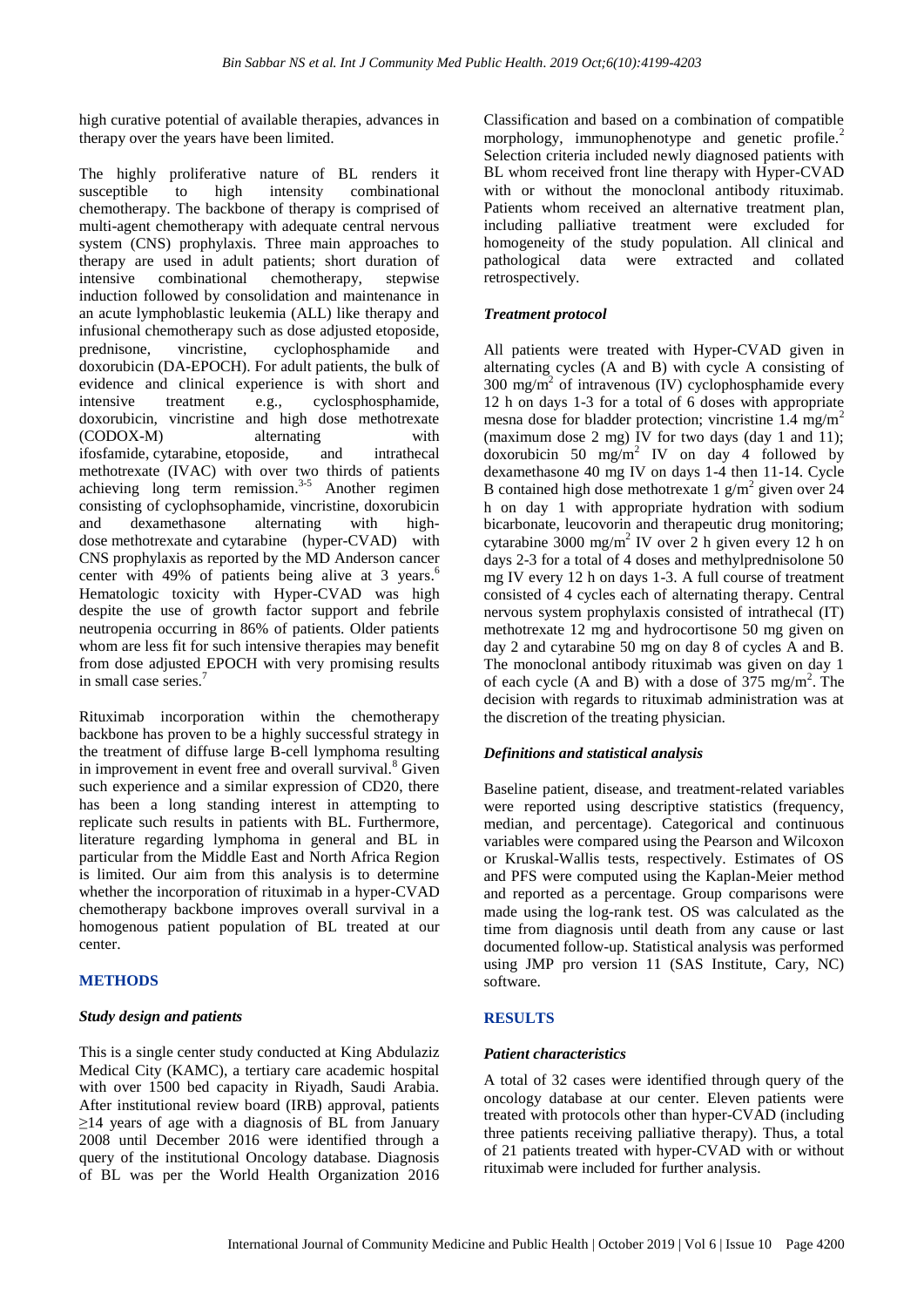The median age at diagnosis was 40 years (14-67) with 12 (57%) being male. Lymphoma was the most common presentation in 15 (71%) patients, whereas the remaining 6 (29%) presented with leukemic phase disease. Stage at presentation was I in 4 (19%), II in 4 (19), IV in 7 (33%) and N/A (leukemic presentation) in the remaining 6 (29%) patients. Median (range) of presenting white blood count (WBC), hemoglobin (Hb) and platelet count (plt) were 8.9 (42.9-0.8)  $\times$  10<sup>9</sup>/l, 124 (164-77) g/l and 272  $(429-11) \times 10^{9}$ /l, respectively. Rituximab was used in 16 (76%) of patients and 16 (76%) completed a full course of therapy consisting of 4 alternating cycles each of parts A and B of hyper-CVAD in addition to CNS prophylaxis. The median follow up was 31.9 months (1.1-120) and at last follow up a total of 6 (29%) of patients had died; 3 due to sepsis while on therapy while the remaining 3 due to progression. The median time to death due to progression was 4.3 months (3.2-7.2).

#### *Outcome stratified by therapy*

Rituximab was given to a total of 16 (76%) of patients, and baseline characteristics stratified by rituximab treatment are shown in Table 1. There was no significant difference with regards to patients' characteristics including gender, age, stage, presence of constitutional symptoms, baseline presenting blood counts and proportion of patients completing prescribed therapy regimen. There was a trend towards higher incidence of Burkitt lymphoma vs leukemia in the cohort receiving rituximab (p=0.09). Estimated OS of the entire cohort at 2 years was 71.1%. Patients receiving R-hyperCVAD had a significant improvement in 2-year OS at 81.2% compared to 40% for those who did not receive the drug  $(p=0.048)$ .

| <b>Characteristic</b>           | Rituximab group $(n=16)$ | No rituximab group $(n=5)$ | P value |
|---------------------------------|--------------------------|----------------------------|---------|
| Male, $N$ $(\% )$               | 9(56)                    | 3(60)                      | 0.88    |
| Age (years), median (range)     | $36.5(17-67)$            | 44 (13-48)                 | 0.8     |
| Subtype, $N$ $(\frac{6}{6})$    |                          |                            |         |
| Lymphoma                        | 13 (81)                  | 2(40)                      | 0.09    |
| Leukemia                        | 3(19)                    | 3(60)                      |         |
| Stage (lymphoma), N (%)         |                          |                            |         |
| 1                               | 3(18)                    | 1(20)                      | 0.13    |
| $\mathbf{I}$                    | 3(18)                    | 1(20)                      |         |
| IV                              | 7(44)                    | $\Omega$                   |         |
| N/A                             | 3(19)                    | 3(60)                      |         |
| B-symptoms, $N$ $(\% )$         |                          |                            |         |
| Yes                             | 4(25)                    | 2(40)                      | 0.53    |
| No                              | 12(75)                   | 3(60)                      |         |
| Baseline counts, median (range) |                          |                            |         |
| WBC (10 <sup>9</sup> /I)        | $10.3(1.7-42.9)$         | $4.5(0.8-18.3)$            | 0.32    |
| Hb(g/l)                         | $127(82-162)$            | 96 (77-164)                | 0.74    |
| Plt $(10^{9}/I)$                | 283 (11-429)             | 272 (24-363)               | 0.46    |
| Completed therapy               | 13 (81)                  | 3(60)                      | 0.35    |

N/A: not applicable; B: symptoms, constitutional symptoms; WBC: white blood count; Hb: hemoglobin; Plt: platelet.



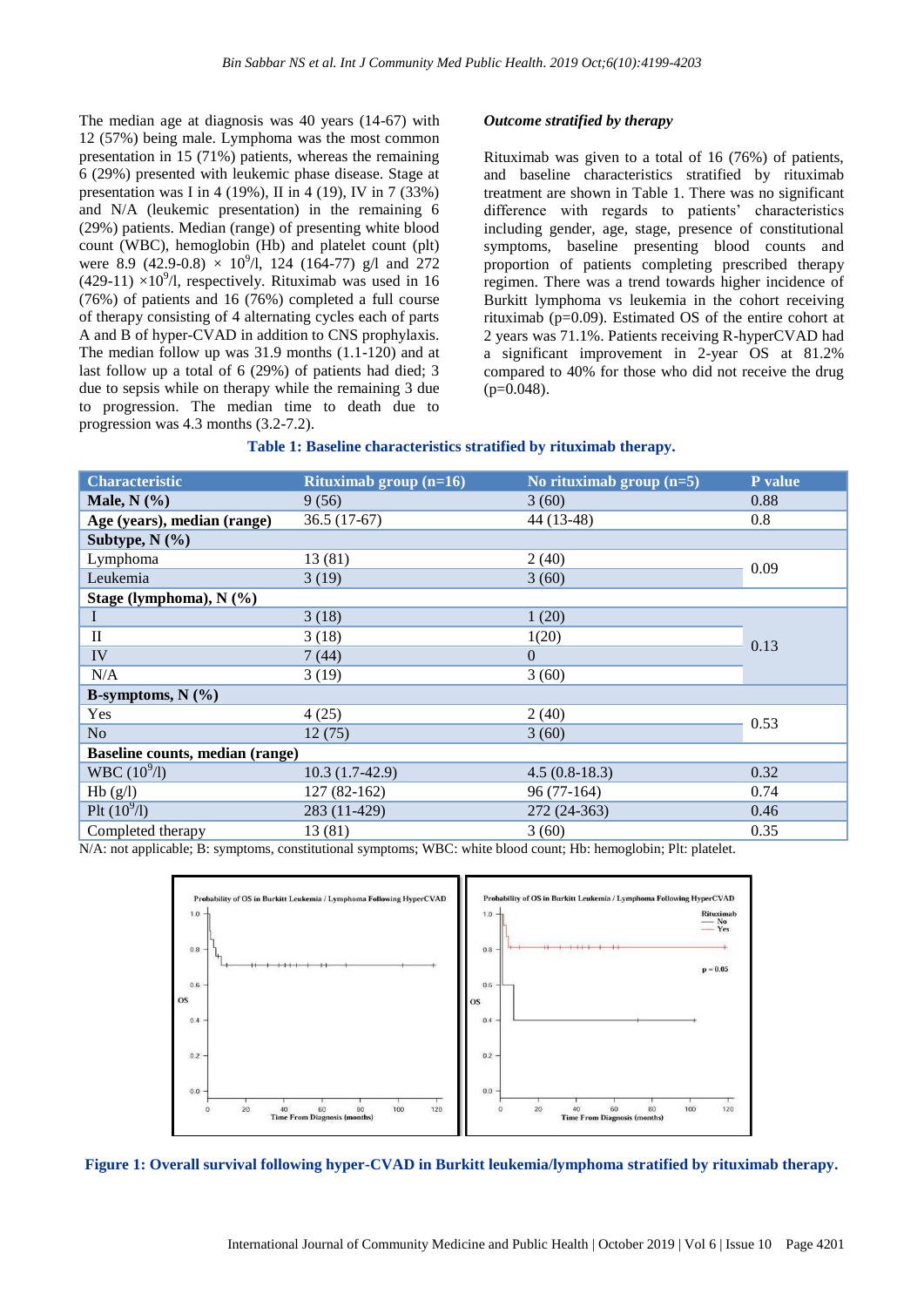#### **DISCUSSION**

Progress in the treatment of BL has been hampered by the relative rarity of this disease and heterogeneity of published literature with regards to baseline characteristics of study subjects and therapies utilized. Such paucity of the literature is further compounded in regions with limited outcome reports such as the MENA region. In this study we sought to determine whether the incorporation of the anti CD20 monoclonal antibody rituximab to a hyper-CVAD chemotherapy backbone would improve OS for newly diagnosed BL patients. We observed that at 2-years, the OS was significantly better for the R-hyper-CVAD arm compared to hyper-CVAD alone at 81.2% vs. 40%, respectively. Previously, Cortes et al, reported a single center experience at the MD Anderson of immunodeficiency associated BL using hyper-CVAD and observed a 2-year survival of  $48\%$ . Subsequently, the same group incorporated rituximab within the same backbone treating a total of 28 patients and observed a 3-year OS of 89%.

Two important prospective studies shed important light into this issue. The first was by the German multicenter study group for adult acute lymphoblastic leukemia where over 363 adult patients received a total of 8 doses of rituximab within a multiagent chemotherapy backbone of high dose methotrexate, high-dose cytosine arabinoside, cyclophosphamide, etoposide, ifosphamide, corticosteroids, and triple IT therapy.<sup>11</sup> An impressive  $5$ year OS of 80% was observed suggestive of a very high curative potential of this regimen. More recently, a phase 3 trial across 45 centers in France randomized 260 patients to rituximab vs. placebo within a chemo backbone and observed a favourable hazard ratio for the treatment arm with HR 0.59 (0.38-0.94; p=0.025). Collectively, these results support the use of rituximab to further improve the outcome of BL. However, whether these findings can be extended to patients of other ethnic backgrounds remained unknown.

Our study has some important limitations, particularly with regards to its sample size and retrospective nature. However, a number of important learning points ought to be highlighted; first, to our knowledge, this is the first study examining this matter using homogenously treated patients from the MENA region from the same ethnic background. Second, the duration of follow up was adequate to detect the majority of events that typically occur within one year in this disease. Lastly, we observed a similar outcome within this cohort to the reported literature from various centers. In conclusion, we observed that incorporation of rituximab within a hyper-CVAD backbone improved OS in BL patients from the MENA region. These results warrant further evaluation.

#### **ACKNOWLEDGEMENTS**

We would like to thank everyone who helped with this research.

#### *Funding: No funding sources*

*Conflict of interest: None declared*

*Ethical approval: The study was approved by the institutional review board of the King Abdullah International Medical Research Center, National Guard Health Affairs, Riyadh, Saudi Arabia*

#### **REFERENCES**

- 1. Dunleavy K, Little RF, Wilson WH. Update on Burkitt Lymphoma. Hematol Oncol Clin North Am. 2016;30(6):1333-43.
- 2. Swerdlow SH, Campo E, Pileri SA, Harris NL, Stein H, Siebert R, et al. The 2016 revision of the World Health Organization classification of lymphoid neoplasms. Blood. 2016;127(20):2375-90.
- 3. Magrath I, Adde M, Shad A, Venzon D, Seibel N, Gootenberg J, et al. Adults and children with small non-cleaved-cell lymphoma have a similar excellent outcome when treated with the same chemotherapy regimen. J Clin Oncol. 1996;14(3):925-34.
- 4. Mead GM, Sydes MR, Walewski J, Grigg A, Hatton CS, Pescosta N, et al. An international evaluation of CODOX-M and CODOX-M alternating with IVAC in adult Burkitt's lymphoma: results of United Kingdom Lymphoma Group LY06 study. Ann Oncol. 2002;13(8):1264-74.
- 5. Koskela K, Pelliniemi TT, Pulkki K, Remes K. Treatment of multiple myeloma with all-trans retinoic acid alone and in combination with chemotherapy: a phase I/II trial. Leuk Lymphoma. 2004;45(4):749-54.
- 6. Thomas DA, Cortes J, O'Brien S, Pierce S, Faderl S, Albitar M, et al. Hyper-CVAD program in Burkitt'stype adult acute lymphoblastic leukemia. J Clin Oncol. 1999;17(8):2461-70.
- 7. Dunleavy K, Pittaluga S, Shovlin M, Steinberg SM, Cole D, Grant C, et al. Low-intensity therapy in adults with Burkitt's lymphoma. N Engl J Med. 2013;369(20):1915-25.
- 8. Coiffier B, Lepage E, Briere J, Herbrecht R, Tilly H, Bouabdallah R, et al. CHOP chemotherapy plus rituximab compared with CHOP alone in elderly patients with diffuse large-B-cell lymphoma. N Engl J Med. 2002;346(4):235-42.
- 9. Cortes J, Thomas D, Rios A, Koller C, O'Brien S, Jeha S, et al. Hyperfractionated cyclophosphamide, vincristine, doxorubicin, and dexamethasone and highly active antiretroviral therapy for patients with acquired immunodeficiency syndrome-related Burkitt lymphoma/leukemia. Cancer. 2002;94(5):1492-9.
- 10. Thomas DA, Faderl S, O'Brien S, Bueso-Ramos C, Cortes J, Garcia-Manero G, et al. Chemoimmunotherapy with hyper-CVAD plus rituximab for the treatment of adult Burkitt and Burkitt-type lymphoma or acute lymphoblastic leukemia. Cancer. 2006;106(7):1569-80.
- 11. Hoelzer D, Walewski J, Dohner H, Viardot A, Hiddemann W, Spiekermann K, et al. Improved